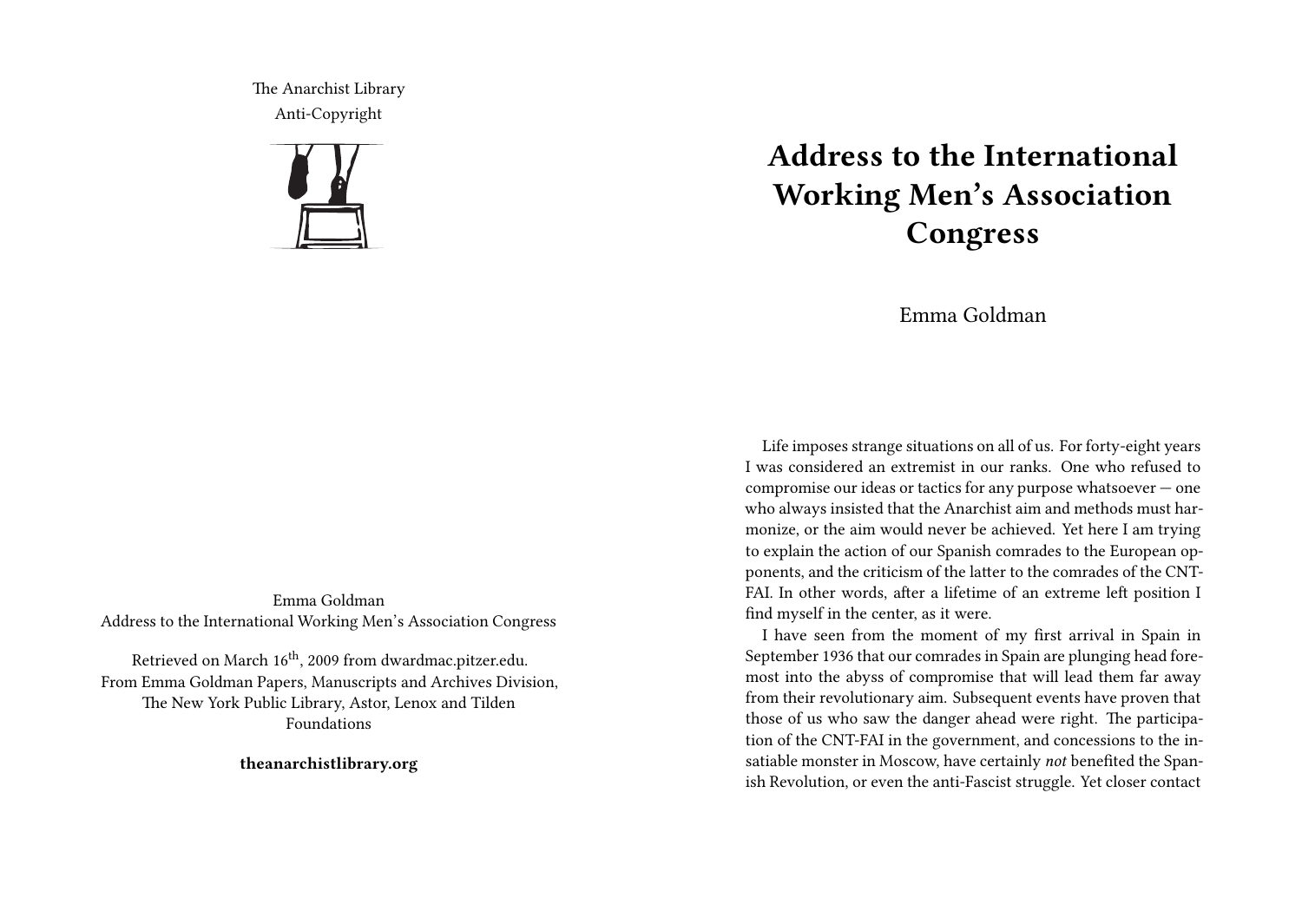with reality in Spain, with the almost insurmountable odds against the aspirations of the CNT-FAI, made me understand their tactics better, and helped me to guard against any dogmatic judgment of our comrades.

I am inclined to believe that the critics in our ranks outside of Spain would be less rigid in their appraisal if they too had come closer to the life-and-death struggle of the CNT-FAI — not that I do not agree with their criticism. I think them 95 percent right. However, I insist that independent thinking and the right of criticism have ever been our proudest Anarchist boast, indeed, the very bulwark of Anarchism. The trouble with our Spanish comrades is their marked sensitivity to criticism, or even to advice from any comrade outside of Spain. But for that, they would understand that their critics are moved not by villainy, but by their deepest concern for the fate of the CNT-FAI.

The Spanish Anarcho-Syndicalist and Anarchist movements until very recently have held out the most glaring fulfillment of all our dreams and aspirations. I cannot therefore blame those of our comrades who see in the compromises of the Spanish Anarchists a reversal of all they had held high for well nigh seventy years. Naturally some comrades have grown apprehensive and have begun to cry out against the slippery road which the CNT-FAI entered on. I have known these comrades for years. They are among my dearest friends. I know it is their revolutionary integrity which makes them so critical, and not any ulterior motive. If our Spanish comrades could only understand this, they would be less indignant, nor consider their critics their enemies.

Also, I fear that the critics too are very much at fault. They are no less dogmatic than the Spanish comrades. They condemn every step made in Spain unreservedly. In their sectarian attitude they have overlooked the motive element recognised in our time even in capitalist courts. Yet it is a fact that one can never judge human action unless one has discovered the motive back of the action.

Since I have been privileged to be in Spain twice — near the comrades, near their splendid constructive labour — since I was able to see their selflessness and determination to build a new life on their soil, my faith in our comrades has deepened into a firm conviction that, whatever their inconsistencies, they will return to first principles. Tested by the fires of the anti-Fascist war and the revolution, the CNT-FAI will emerge unscathed. Therefore I am with them, regardless of everything. A thousand times would I have rather remained in Spain to risk my life in their struggle than returned to the so-called safety in England. But since that could not be, I mean to strain every muscle and every nerve to make known, in as far as my pen and voice can reach, the great moral and organisational force of the CNT-FAI and the velour and heroism of our Spanish comrades.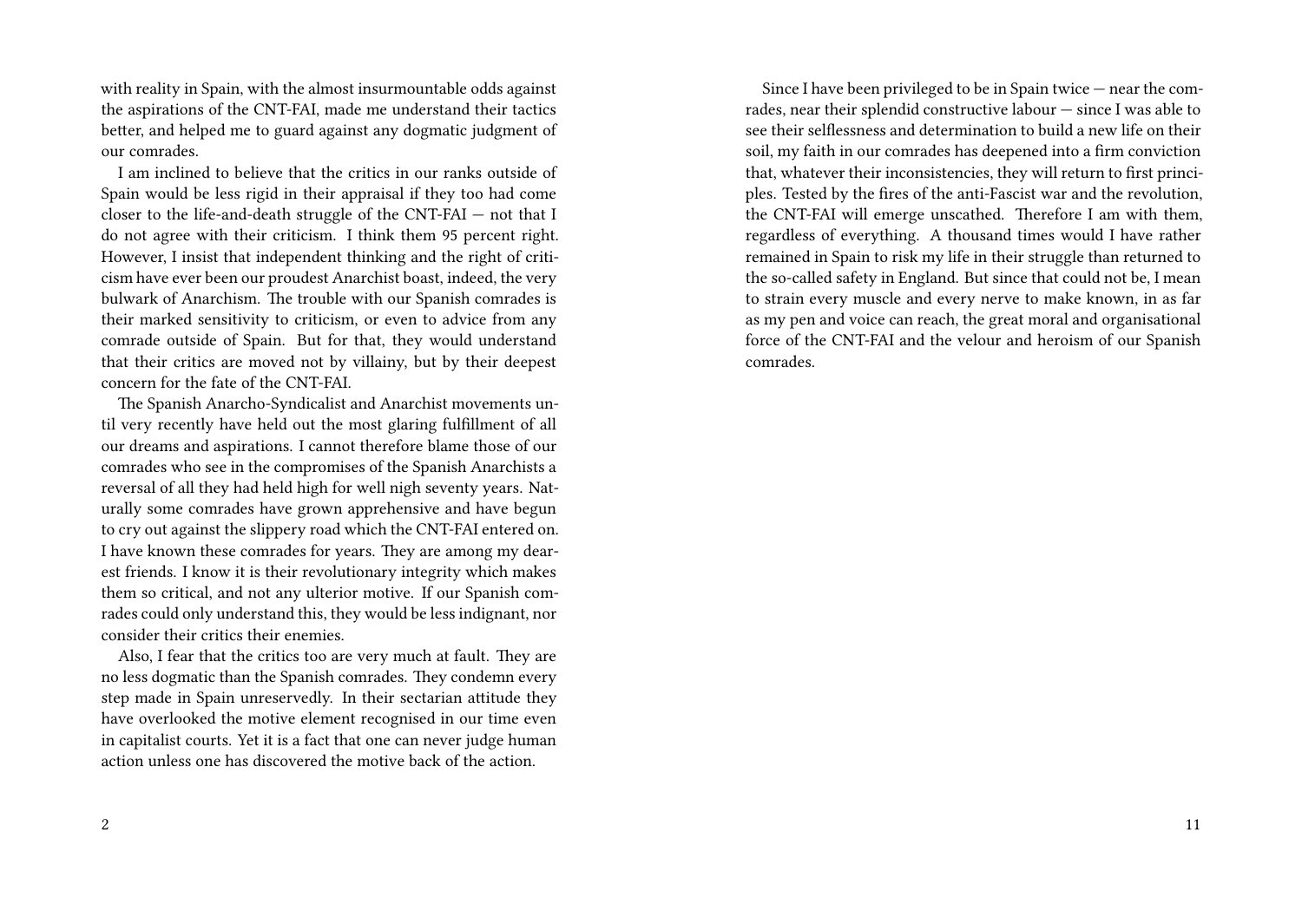feel more competent and surer of themselves to meet the enemy forces. I am not forgetting the danger of militarisation in a prolonged war. If such a calamity should happen, there will not be many of our gallant militias left to return as military ultimatums. I fervently hope that Fascism will be conquered quickly, and that our comrades can return from the front in triumph to where they came from — the collectives, land and industries. For the present there is no danger that they will become cogs in the military wheel.

All these factors directing the course of the CNT-FAI should be taken into consideration by the comrade critics, who after all are far removed from the struggle, hence really not in a position to see the whole tragic drama through the eyes of those who are in the actual struggle.

I do not mean to say that I may not also reach the painful point of disagreement with the CNT-FAI. But until Fascism is conquered, I would not raise my hand against them. For the present my place is at the side of the Spanish comrades and their great struggle against a whole world.

Comrades, the CNT-FAI are in a burning house; the flames are shooting up through every crevice, coming nearer and nearer to scorch our comrades. At this crucial moment, and with but few people trying to help save our people from the consuming flame, it seems to me a breach of solidarity to pour the acid of your criticism on their burned flesh. As for myself, I cannot join you in this. I know the CNT-FAI have gone far afield from their and our ideology. But that cannot make me forget their glorious revolutionary traditions of seventy years. Their gallant struggle  $-$  always haunted, always driven at bay, always in prison and exile. This makes me think that the CNT-FAI have remained fundamentally the same, and that the time is not far off when they will again prove themselves the symbol, the inspirational force, that the Spanish Anarcho-Syndicalists and Anarchists have always been to the rest of the Anarchists in the world.

When I have pointed this out to our critical comrades they have insisted that Lenin and his group were also moved by the best intentions, "and see what they have made of the Revolution." I fail to see even the remotest similarity. Lenin aimed at a formidable State machine, a deadly dictatorship. From the very beginning, this spelled the death of the Russian Revolution — whereas the CNT-FAI not only aimed at, but actually gave life to, libertarian economic reconstructions. From the very moment they had driven the Fascists and militarists out of Catalonia, this herculean task was never lost sight of. The work achieved, considering the insurmountable obstacles, was extraordinary. Already on my first visit I was amazed to find so many collectives in the large cities and the villages.

I returned to Spain with apprehension because of all the rumours that had reached me after the May events of the destruction of the collectives. It is true that the Lister and Karl Marx Brigades went through Aragon and places in Catalonia like a cyclone, devastating everything in their way; but it is nevertheless the fact that most of the collectives were keeping up as if no harm had come to them. In fact I found the collectives in September and October 1937 in better-organised condition and in better working order — and that, after all, is the most important achievement that must be kept in mind in any appraisal of the mistakes made by our comrades in Spain. Unfortunately, our critical comrades do not seem to see this all-important side of the CNT-FAI. Yet it is this which differentiates them from Lenin and his crowd who, far from even attempting to articulate the Russian Revolution in terms of constructive effort, destroyed everything during the civil war and even many years after.

Strangely enough, the very comrades of the civil war in Russia who had explained every step of the dictatorship as "revolutionary necessity" are now the most unyielding opponents of the CNT-FAI. "We have learned our lesson from the Russian Revolution," they say. But as no one learns anything from the experience of others, we must, whether we like it or not, give our Spanish comrades a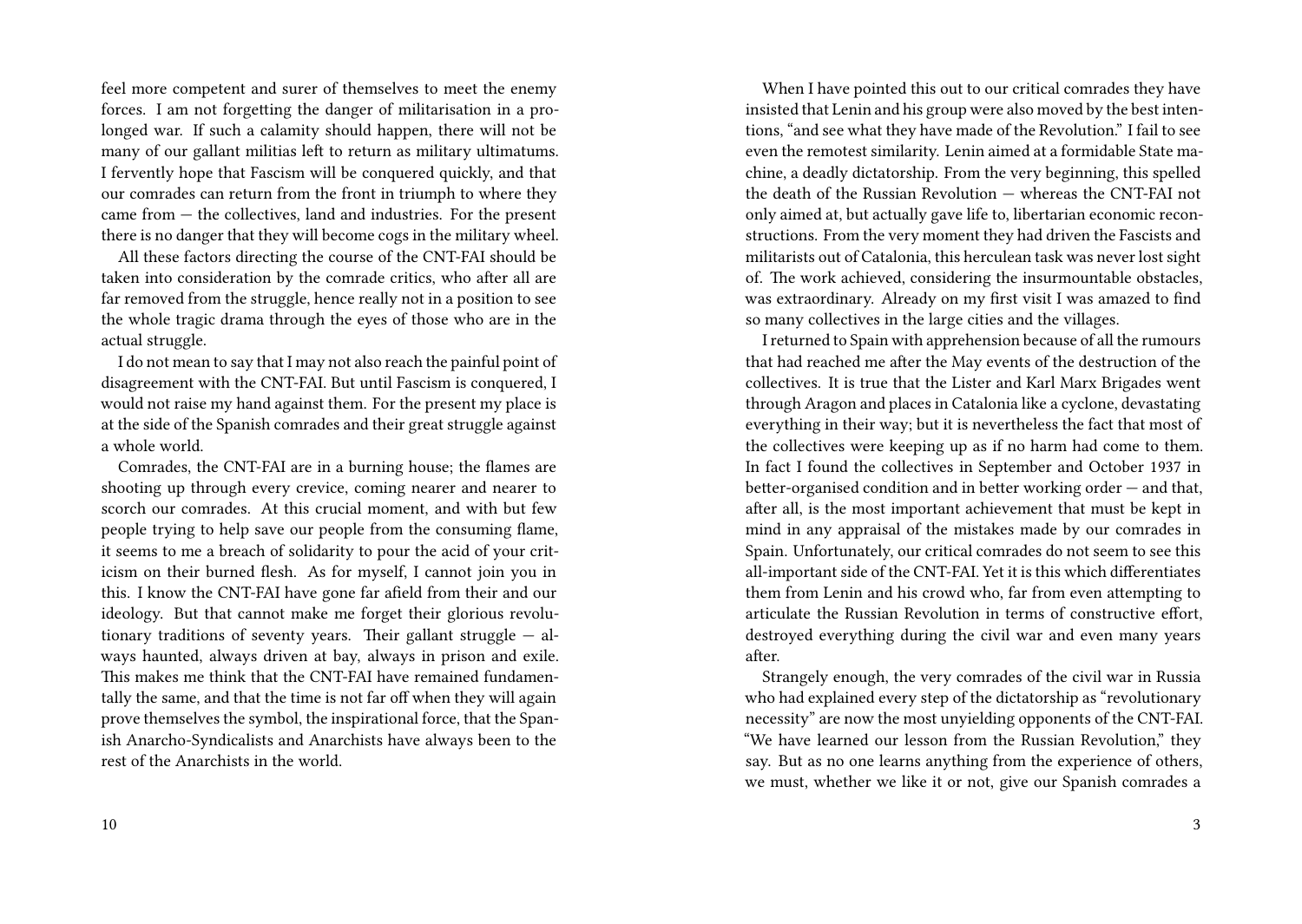chance to find their bearings through their own experience. Surely our own flesh and blood are entitled to the same patient help and solidarity some of us have given generously to our archenemies the Communists.

The CNT-FAI are not so wrong when they insist that the conditioning in Spain is quite different from that which actuated the struggle in Russia. In point of fact the two social upheavals are separate and distinct from each other.

The Russian Revolution came on top of a war-exhausted people, with all the social fabric in Russia disintegrated, the country far removed from outside influences. Whatever dangers it encountered during the civil war came entirely from within the country itself. Even the help given to the interventionists by England, Poland, and France were contributed sparingly. Not that these countries were not ready to crush the Revolution by means of well-equipped armies; but Europe was too sapped. There were neither men nor arms enough to enable the Russian counter-revolutionists to destroy the Revolution and its people.

The revolution in Spain was the result of a military and Fascist conspiracy. The first imperative need that presented itself to the CNT-FAI was to drive out the conspiratorial gang. The Fascist danger had to be met with almost bare hands. In this process the Spanish workers and peasants soon came to see that their enemies were not only Franco and his Moorish hordes. They soon found themselves besieged by formidable armies and an array of modern arms furnished to Franco by Hitler and Mussolini, with all the imperialist pack playing their sinister underhanded game. In other words, while the Russian Revolution and the civil war were being fought out on Russian soil and by Russians, the Spanish revolution and anti-Fascist war involves all the powers of Europe. It is no exaggeration to say that the Spanish Civil War has spread out far beyond its own confines.

As if that were not enough to force the CNT-FAI to hold themselves up by *any* means, rather than to see the revolution and the in Barcelona had to continue the anti-Fascist struggle, we immediately rallied to their support, which was undoubtedly a departure from our previous stand on war. Once we realised that it would be impossible to meet hordes of Fascists armed to the very teeth, we could not escape the next step, which was militarisation. Like so many actions of the CNT-FAI undoubtedly contrary to our philosophy, they were not of their making or choosing. They were imposed upon them by the development of the struggle, which if not brought to a successful end, would exterminate the CNT-FAI, destroy their constructive achievements, and set back Anarchist thought and ideas not only in Spain but in the rest of the world.

Dear comrades, it is not a question of justification of everything the CNT-FAI have been doing. It is merely trying to understand the forces that drove and drive them on. Whether to triumph or defeat will depend a great deal on how much we can awaken the international proletariat to come to the rescue of the struggle in Spain; and unless we can create unity among ourselves, I do not see how we can call upon the workers of the world to unite in their efforts to conquer Fascism and to rescue the Spanish revolution.

Our comrades have a sublime ideal to inspire them; they have great courage and the iron will to conquer Fascism. All that goes a long way to hold up their morale. Airplanes bombarding towns and villages and all the other monster mechanisms cannot be stopped by spiritual values. The greater the pity that our side was not prepared, nor had the physical means to match the inexhaustible supplies streaming into Franco's side.

It is a miracle of miracles that our people are still on deck, more than ever determined to win. I cannot but think that the training our comrades are getting in the military schools will make them fitter to strike, and with greater force. I have been strengthened in this belief by my talks with young comrades in the military schools — with some of them at the Madrid front and with CNT-FAI members occupying high military positions. They all assured me that they had gained much through the military training, and that they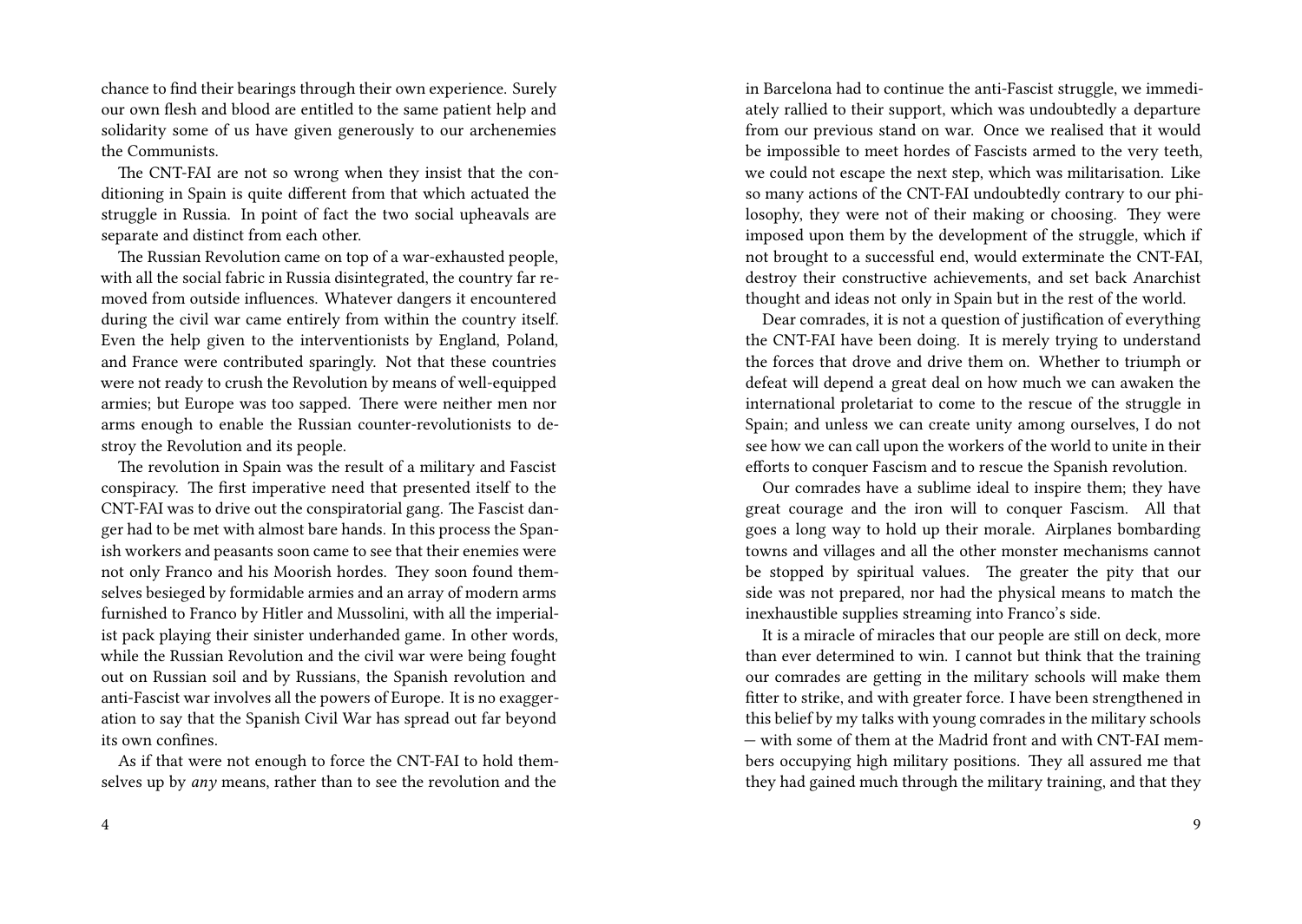world, to repulse Fascism, and they are determined to remain the last on the battlefield, until the beast is slain. This supreme determination sets the CNT-FAI apart in the history of indomitable champions and fighters for freedom the world has ever known. Compared with this, their compromises appear in a less glaring light.

True, the tacit consent to militarization on the part of our Spanish comrades was a violent break with their Anarchist past. But grave as this was, it must also be considered in the light of their utter military inexperience. Not only theirs but ours as well. All of us have talked rather glibly about antimilitarism. In our zeal and loathing of war we have lost sight of modern warfare, of the utter helplessness of untrained and unequipped men face to face with mechanized armies, and armed to their teeth for the battle on land, sea, and air. I still feel the same abhorrence of militarism, its dehumanization, its brutality and its power to turn men into automatons. But my contact with our comrades at the various fronts during my first visit in 1936 convinced me that some training was certainly needed if our militias were not to be sacrificed like newborn children on the altar of war.

While it is true that after July 19 tens of thousands of old and young men volunteered to go to the front — they went with flying colours and the determination to conquer Franco in a short time they had no previous military training or experience. I saw a great many of the militia when I visited the Durruti and Huesca fronts. They were all inspired by their ideal  $-$  by the hatred of Fascism and passionate love of freedom. No doubt that would have carried them a long way if they had had only the Spanish Fascists to face; but when Germany and Italy began pouring in hundreds of thousands of men and masses of war materiel, our militias proved very inadequate indeed. If it was inconsistent on the part of the CNT-FAI to consent to militarisation, it was also inconsistent for us to change our attitude toward war, which some of us had held all our lives. We had always condemned war as serving capitalism and no other purpose; but when we realised that our heroic comrades masses drowned in the bloodbath prepared for them by Franco and his allies — our comrades had also to contend with the inertia of the international proletariat. Herein lies another tragic difference between the Russian and Spanish revolutions.

The Russian Revolution had met with almost instantaneous response and unstinted support from the workers in every land. This was soon followed by the revolution in Germany, Austria, and Hungary; and the general strike of the British workers who refused to load arms intended for the counter-revolutionists and interventionists. It brought about the mutiny in the Black Sea, and raised the workers everywhere to the highest pitch of enthusiasm and sacrifice.

The Spanish revolution, on the other hand, just because its leaders are Anarchists, immediately became a sore in the eyes not only of the bourgeoisie and the democratic governments, but also of the entire school of Marxists and liberals. In point of truth the Spanish revolution was betrayed by the whole world.

It has been suggested that our comrades in every country have contributed handsomely in men and money to the Spanish struggle, and that they alone should have been appealed to.

Well, comrades, we are members of the same family and we are among ourselves. We therefore need not beat around the bush. The deplorable fact is that there is no Anarchist or Anarcho-Syndicalist movement of any great consequence outside of Spain, and in a smaller degree France, with the exception of Sweden. Whatever Anarchist movements there are in other countries consist of small groups. In all England, for instance, there is no organised move $ment - only a few groups.$ 

With the most fervent desire to aid the revolution in Spain, our comrades outside of it were neither numerically nor materially strong enough to turn the tide. Thus finding themselves up against a stone wall, the CNT-FAI was forced to descend from its lofty traditional heights to compromise right and left: participation in the government, all sorts of humiliating overtures to Stalin, super